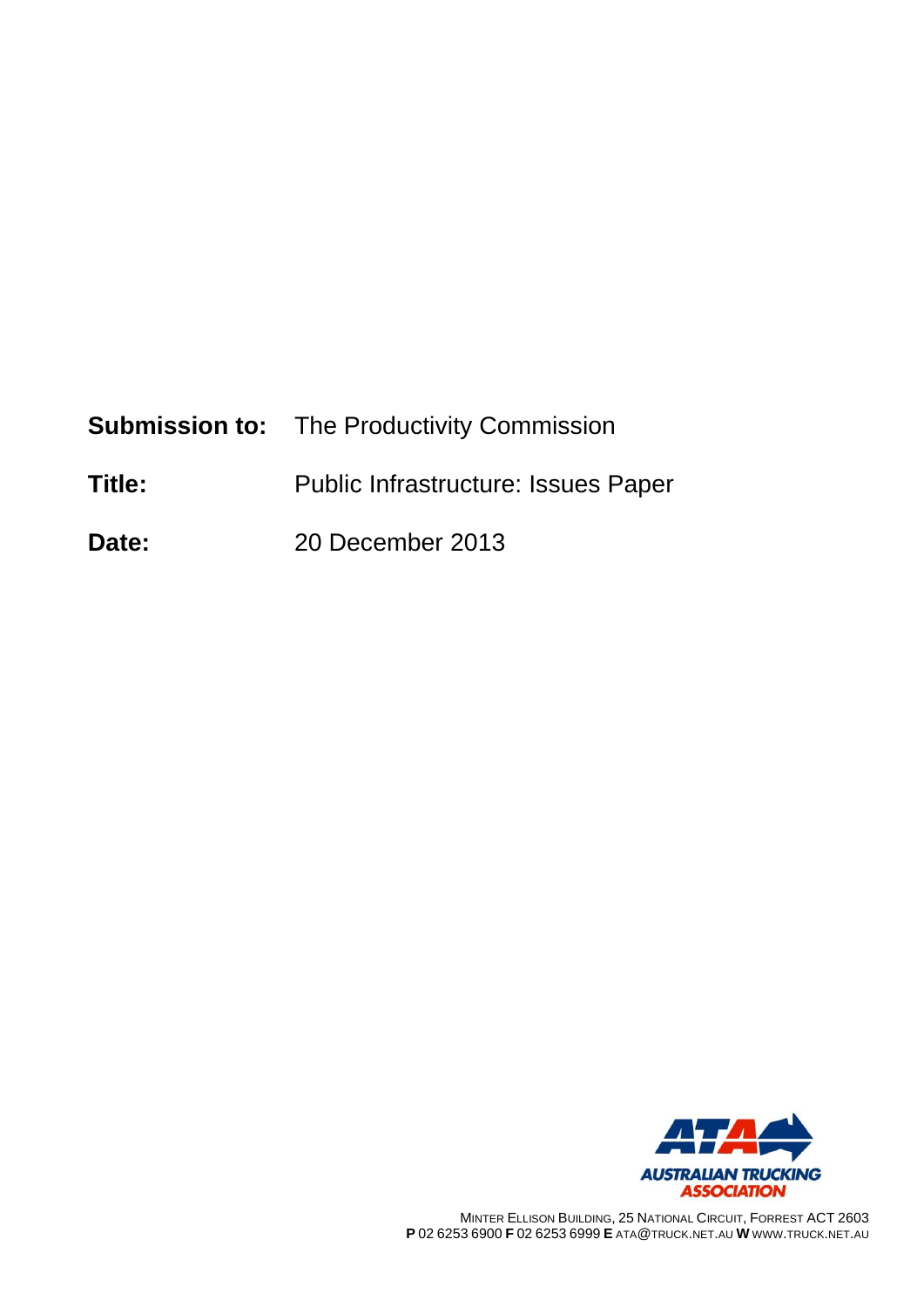# **Contents**

| 1. |                                                                          |  |
|----|--------------------------------------------------------------------------|--|
| 2. |                                                                          |  |
| 3. |                                                                          |  |
| 4. |                                                                          |  |
| 5. |                                                                          |  |
|    |                                                                          |  |
|    |                                                                          |  |
|    |                                                                          |  |
|    |                                                                          |  |
| 6. |                                                                          |  |
| 7. |                                                                          |  |
|    |                                                                          |  |
|    |                                                                          |  |
| 8. |                                                                          |  |
|    |                                                                          |  |
|    |                                                                          |  |
| 9. |                                                                          |  |
|    |                                                                          |  |
|    | Appendix B: The ATA and Barkwood Consulting Pty Ltd Truck Impact Chart14 |  |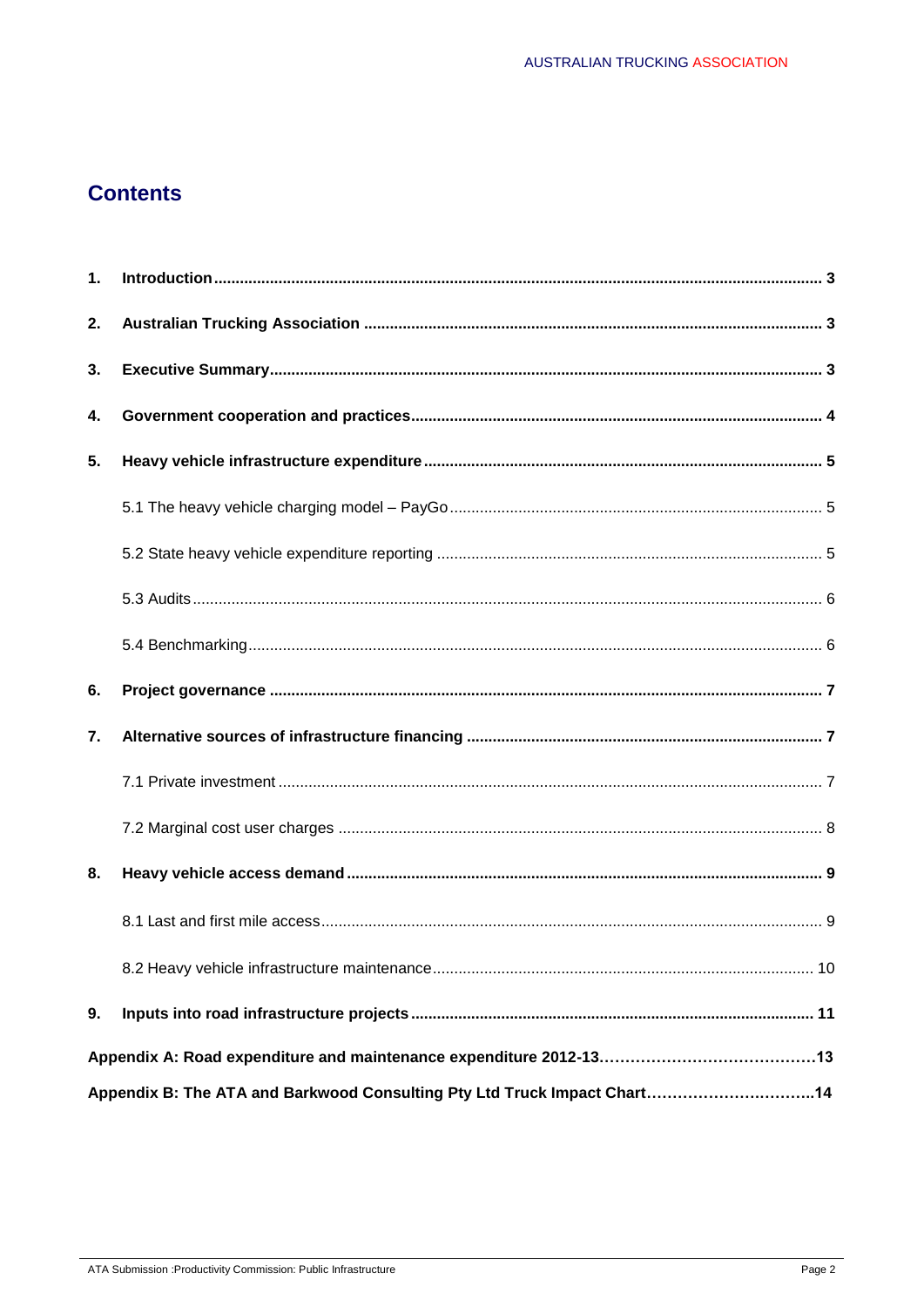# **1. Introduction**

The Productivity Commission enquiry into public infrastructure is focusing on two broad streams of work:

- the provision, funding, and financing of major public infrastructure, and
- the scope for reducing the costs associated with such infrastructure.

The commission will make recommendations to improve the outcomes in infrastructure provision for the benefit of the community as a whole.

While the Commission may be expecting large scale recommendations to be made by stakeholders, there are small and incremental changes that can be made to make big differences, at least in the provision of heavy vehicle specific infrastructure and expenditure oversight. Additionally, while the commission may be concerned with funding certainty it appears the performance of road authorities management is not up to the standards it should be.

The heavy vehicle industry and its interactions with government road agencies is set to change as a result of the short term 2013-14 National Transport Commission (NTC) heavy vehicle charges determination and the longer term review of charges and supply side reform, the Heavy Vehicle Charging and Investment reform (HVCI) project.

The Australian Trucking Association (ATA) also commissioned an independent report on the recommended way forward in terms of heavy vehicle charges and supply side reform. The PricewaterhouseCoopers (PwC) report: A future strategy for road supply and charging in Australia provided short, medium and long term reforms necessary to support growth in Australia. A copy of the PwC report is provided with the submission.

# **2. Australian Trucking Association**

The ATA is the peak body that represents the trucking industry. Its members include state and sector based trucking associations, some of the nation's largest transport companies, and businesses with leading expertise in truck technology.

# **3. Executive Summary**

There are fundamental differences in the practices and interactions between the Commonwealth and states on the matter of road infrastructure provision. This approach leads to disjointed road provision decisions and less than optimal outcomes in infrastructure provision.

The PwC report recommended a three tiered approach to the road network with a transparent funding allocation formula will help to increase accountability and focus. We also caution that without calculating the asset base of the road infrastructure any proposed moves to focus on the network approach may be futile.

Improving the transparency and accountability and oversight of road provision authorities should occur, including the adoption of basic audit practices. Having these processes in place should reduce waste and promote best practice reporting.

The project governance of infrastructure projects in Australia also needs improving. With 48% of projects failing to meet baseline timeframes, costs and quality objectives, considerable work is needed to fix flaws in project governance.

While public private partnership investment can provide a stream of financing for public infrastructure it comes with possible extra costs in establishing contracts and associated extra transparency and accountability. Private financing is also unlikely to solve the pervading issue of community service obligation (CSO) road and low volume road provision.

Implementing marginal cost road user charges would cause unintentional welfare effects, due to the vast population spread in Australia and the associated costs with this dispersion.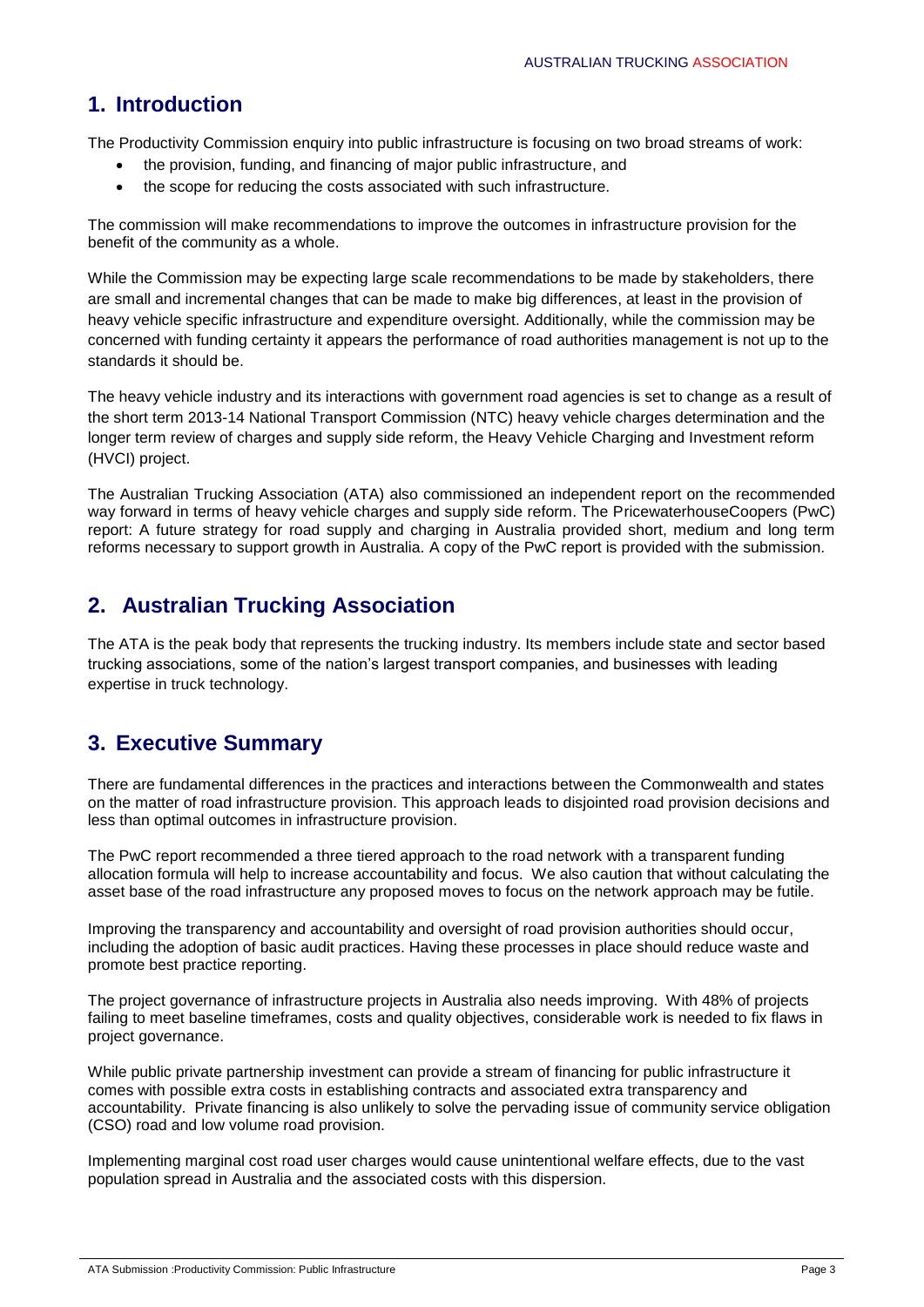Road authorities have contrasting approaches to granting heavy vehicle access and there is a lack of reproach for industry over rejected access decisions. External review of rejected access decisions should be employed. Rejected access decisions provide information for the government on where access is sought, but being currently denied by the industry. We doubt progress in this area can be made until there is consistent information and education provided to road managers.

The commission may want to use the Road Construction Maintenance and Price Index (RCMPI), as it provides a good index to compare input costs of road construction over the years and information on the activity share of costs and the activity share on different types of roads.

# **4. Government cooperation and practices**

In financing and funding heavy vehicle infrastructure there is a funding hierarchy that presents intergovernmental pressures. The Commonwealth receives revenue from the road user charge (RUC), states receive revenue from registration charges and local government receives grants from the Commonwealth and revenue from the states.

It should be noted that while local governments receive grants that are notionally for road spending the grants are not tied and the money industry pays does not necessarily end up being spent on heavy vehicle infrastructure. This lack of accountability and control over money provided by the industry needs to be rectified.

The PwC report highlighted the lack of national cohesion in road supply decision making. 'Competing interests among different levels of government and different agencies at each level can result in patch protection and bureaucratic processes blocking meaningful transport reform'.<sup>1</sup>

Currently states are simply handed their appropriate amount of funding, given heavy vehicle expenditure. However, in the future there should be moves to tie funding to performance of road authorities. The PwC report recommended that in the medium to long run, given the uptake of benchmarking and reporting, efficient road investment and maintenance costs could be independently assessed and tied to funding allocation. Incentives to outperform benchmarks should be provided, for instance by allowing a road supplier to retain unspent funds and invest in other priorities.

There are fundamental operational differences between the states and the Commonwealth which present disassociated projects and aims. For instance while there is the HVCI review which all states are aware of and participating, NSW has a separate review into road pricing which overlaps with the HVCI project. This duplication occurs far too often in the road infrastructure area.

Another reason for the divergence away from consistency in road infrastructure is the fact the Commonwealth and the states calculate cost benefit analysis differently. State road agencies use a qualitative approach, whereas the Commonwealth use a quantitative approach to cost benefit analysis. Having a consistent approach to evaluating road infrastructure projects would make better sense than the current system.

While government organisations such as Infrastructure Australia (IA) are focusing on nationally significant freight projects through the Land Freight Network Strategy, extending the focus to a whole of network approach would provide a more coherent view of the network.

The PwC report made a short term recommendation regarding the heavy vehicle industry for the creation of a national road freight network hierarchy agreed by the industry and road suppliers. Each level of the hierarchy will be associated with harmonised and aspirational levels of heavy vehicle access. This would be a three tier freight network with each tier targeting a particular heavy vehicle access level to focus investment, reporting and funding.

ATA Submission :Productivity Commission: Public Infrastructure **Page 4** and the extendion of the Page 4

<sup>1</sup> Page 23 – PricewaterhouseCoopers: A future strategy for road supply and charging in Australia 2013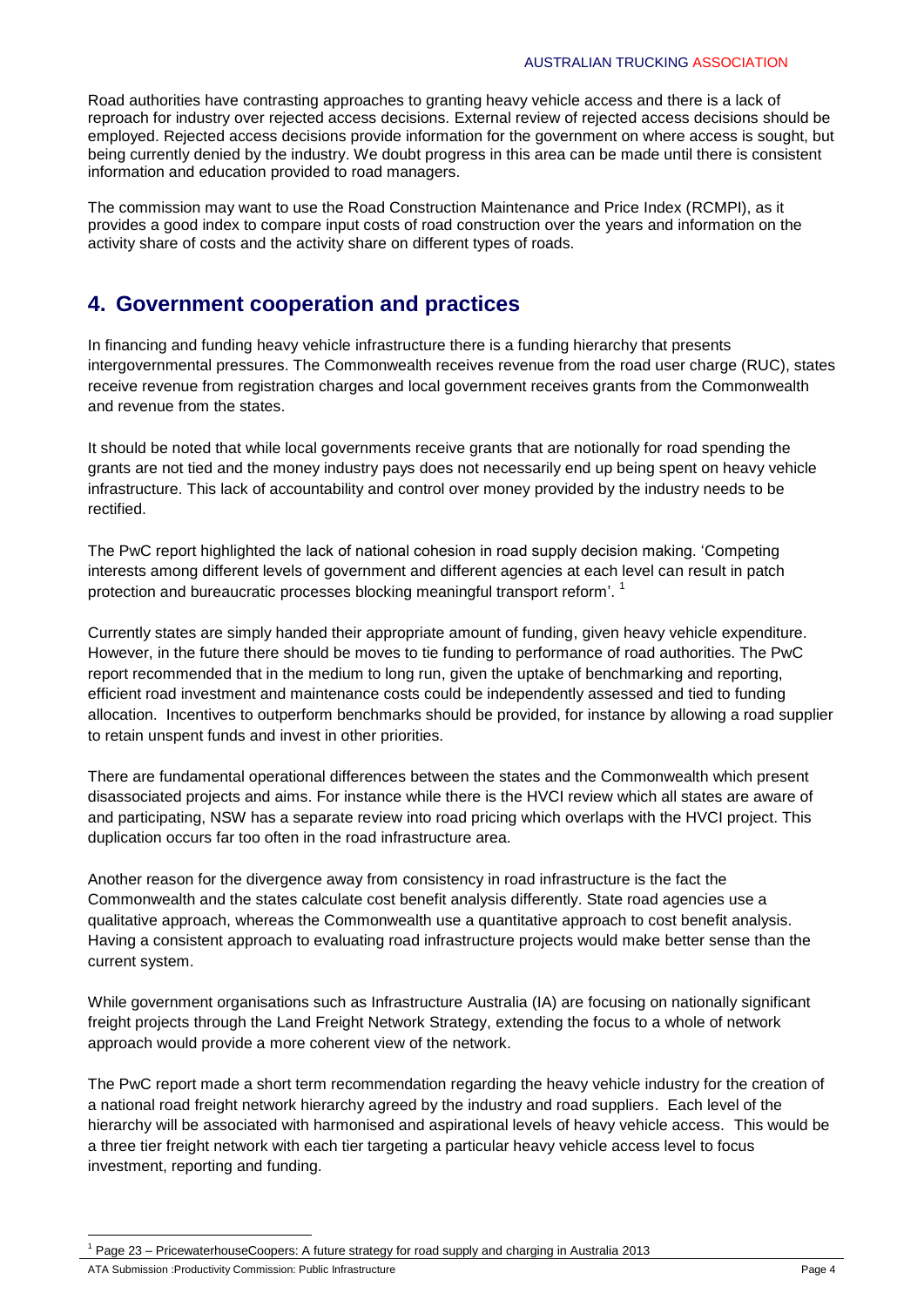Tier 1 – primary land freight transport corridors – the highest level of access, building on IAs national land freight network.

Tier 2 – significant last and first mile higher mass limits connections – level of access below of tier 1, but may align with Tier 1 mass limits to ensure end to end trip productivity is achieved.

Tier 3 – remaining freight network – a minimum level of access in line with current general access requirements, supplemented by ad hoc improvements over seen by the NHVR.

The tiered approach is akin to defining service standards in the utilities sector. This would have to be supplemented with harmonised approaches by road managers such as the pavement depth reasonably required to allow B-doubles with GML.

However, before any of the positive changes can come from the tier identification it is crucial that the current asset base of roads is identified. Without having some idea of the value and the identity of the road network it is hard to make decisions when there is such a gap.

In addition to the three tier approach, PWC have recommended that in three years, a transparent formula for allocating funding to road suppliers should be established. Funding allocations should reflect road costs, heavy vehicle usage and access upgrades required for Tier 1 and Tier 2 roads. $^2$  This would be a superior funding mechanism than the current system where road funding allocations are dictated by how much a state budgets to spend and is recouped from the industry through the RUC and registration charges.

The formula would also include a mechanism to fund low-volume roads, which would be classed as Tier 3, through community service obligations (CSO). It is important that rural, remote and regional Australia is adequately funded so improvements can be made for these communities and the operators working in those areas.

The formula would provide certainty of heavy vehicle related funding to road owners.

# **5. Heavy vehicle infrastructure expenditure**

### **5.1 The heavy vehicle charging model – PayGo**

The heavy vehicle industry pays for capital and maintenance through a charging model called PayGo which is operated by the NTC. The PayGo model recovers the capital and maintenance costs over a seven year period. It is a very sophisticated model that allocates cost to each different type/combination of heavy vehicle via sensitive parameters such as heavy vehicle infrastructure impact (equivalent standard axles), the length of the vehicle (passenger car units) and vehicle kilometres travelled.

The PayGo model recovers the cost base via a RUC and state based registration charges. The commonwealth collects the revenue from the RUC and states receive the revenue from registration charges.

### **5.2 State heavy vehicle expenditure reporting**

States record heavy vehicle expenditure into an NTC expenditure template which categorises spending e.g. bridge maintenance and rehabilitation or road pavement and shoulder maintenance (see appendix A for the full expenditure template). The expenditure total is fed into the PayGo model and forms the cost base to be recovered from the heavy vehicle industry.

The current state heavy vehicle road expenditure and maintenance inputs into the PayGo model are unaudited. Industry has raised the issue of possible inefficient spending and lack of consistency due to the fact that the expenditure industry pays for is not subjected to independent audits.

<sup>1</sup> <sup>2</sup> Page 32 – PricewaterhouseCoopers: A future strategy for road supply and charging in Australia 2013

ATA Submission :Productivity Commission: Public Infrastructure **Page 5** Page 5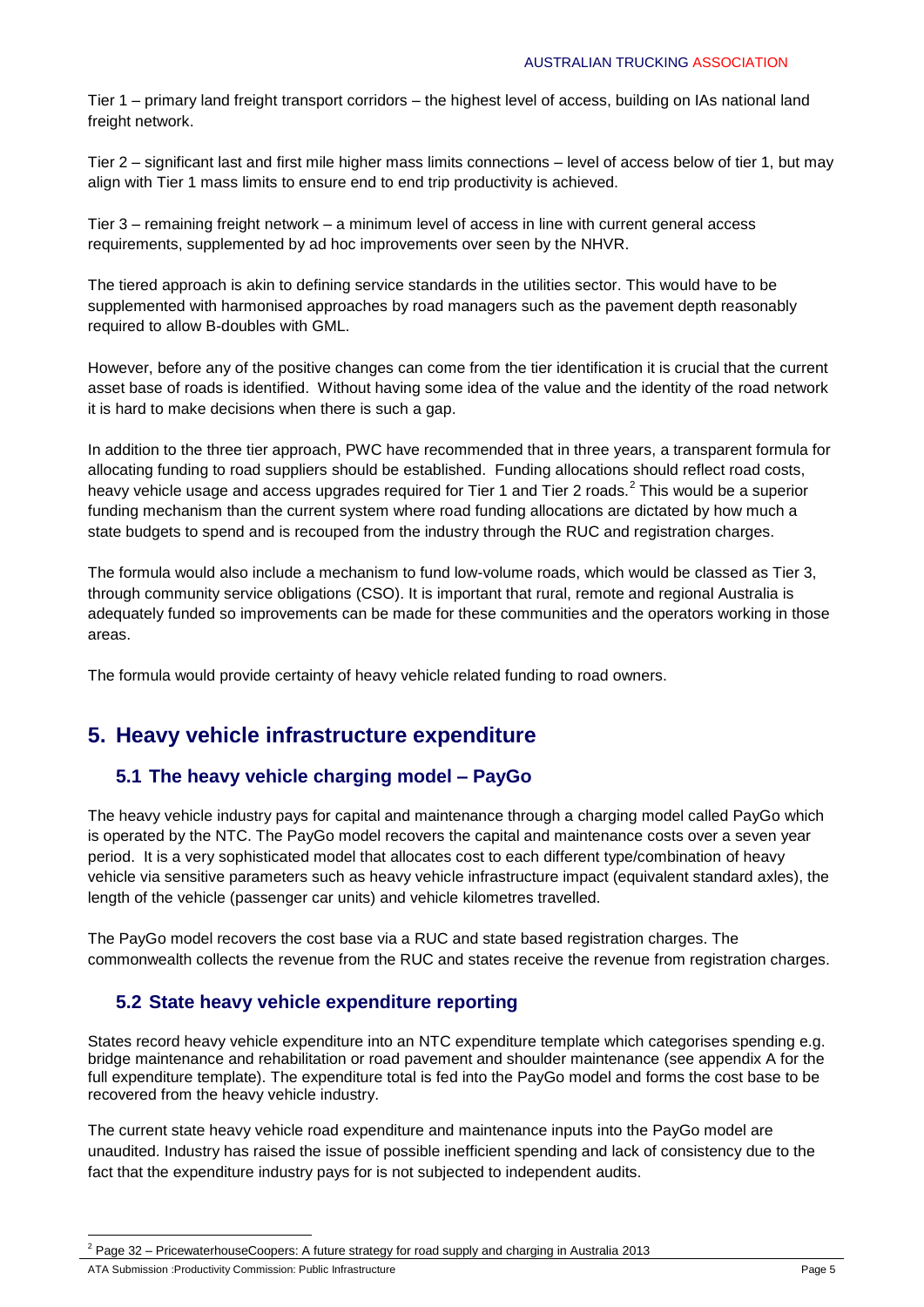In the recent heavy vehicle charges determination carried out by the NTC the findings in a Deloittes Review of Reported Jurisdictional Road Expenditure Data 2012 report showed inconsistency in what some states included in categories, some including costs which were not listed in the guidelines.

#### **5.3 Audits**

States heavy vehicle expenditure inputs should have the same level of accountability and scrutiny as other public and private entities. The ATA raised issues over the accuracy and consistency of the reported expenditure. The ATA has also asked how road agencies could demonstrate they were spending heavy vehicle revenue efficiently and maintaining the network.

It was highlighted that the cost categories in the expenditure template differ to how jurisdictions record their financial costs. This has given rise to a number of reporting issues.

The NTC charges determination regulatory impact statement (RIS), which is out for stakeholder review now, recommends that designing an appropriate framework for the scrutiny of costs can deliver significant efficiency benefits for road users and the ATA shares this view.

The NTC have recommended a commitment to investigate the possibility of introducing procedural style audits for completion on the returned expenditure templates. This would increase the transparency and accountability of reported costs.

The total cost associated with this level of audit is estimated to be \$115,000 to \$125,000. The cost of the audit being recovered from industry is not ideal, given that the audit process is an established procedure that should have already been in place years ago. However, if the audit is done correctly and provides industry with more understanding about the reported costs and leads to an improvement in road agency recording practices it will be a benefit for all.

The ATA wants the audit process to become an established practice road agencies carry out in order for industry to have more confidence that what they are paying for is appropriate and approved.

### **5.4 Benchmarking**

Currently, information on the competence of one road agency compared with another is limited. There is not an easily obtained and reviewable source of data for industry to use to review the efficiency of heavy vehiclespecific expenditure.

PwC recommended that state, territory and local government road owners should report investment and maintenance activity on each tier of the network. This information should then be compared with cost benchmarks and the levels of access achieved, relative to agreed targets or benchmarks for increased transparency and accountability.

Having this expenditure data publicly available would enable unit cost estimates of road maintenance and investment (e.g. by lane kilometres on a given network tier). These estimates would be developed into efficient benchmark investment and maintenance costs that could be used to inform the amount of expenditure that is recovered from heavy vehicle road users.

In the longer term, once basic benchmarking was established, independent benchmarking of efficient road investment and maintenance costs should be tied to funding allocations for road agencies. Such a move would support efficiency incentives and appropriate pricing.

Incentives to outperform guidelines should be provided, for instance, by allowing a road supplier to retain unspent funds to invest in other relevant priorities. However, safeguards would be required to ensure quality of supply and to avoid inflated project estimates.

Page 32 – PricewaterhouseCoopers: A future strategy for road supply and charging in Australia 2013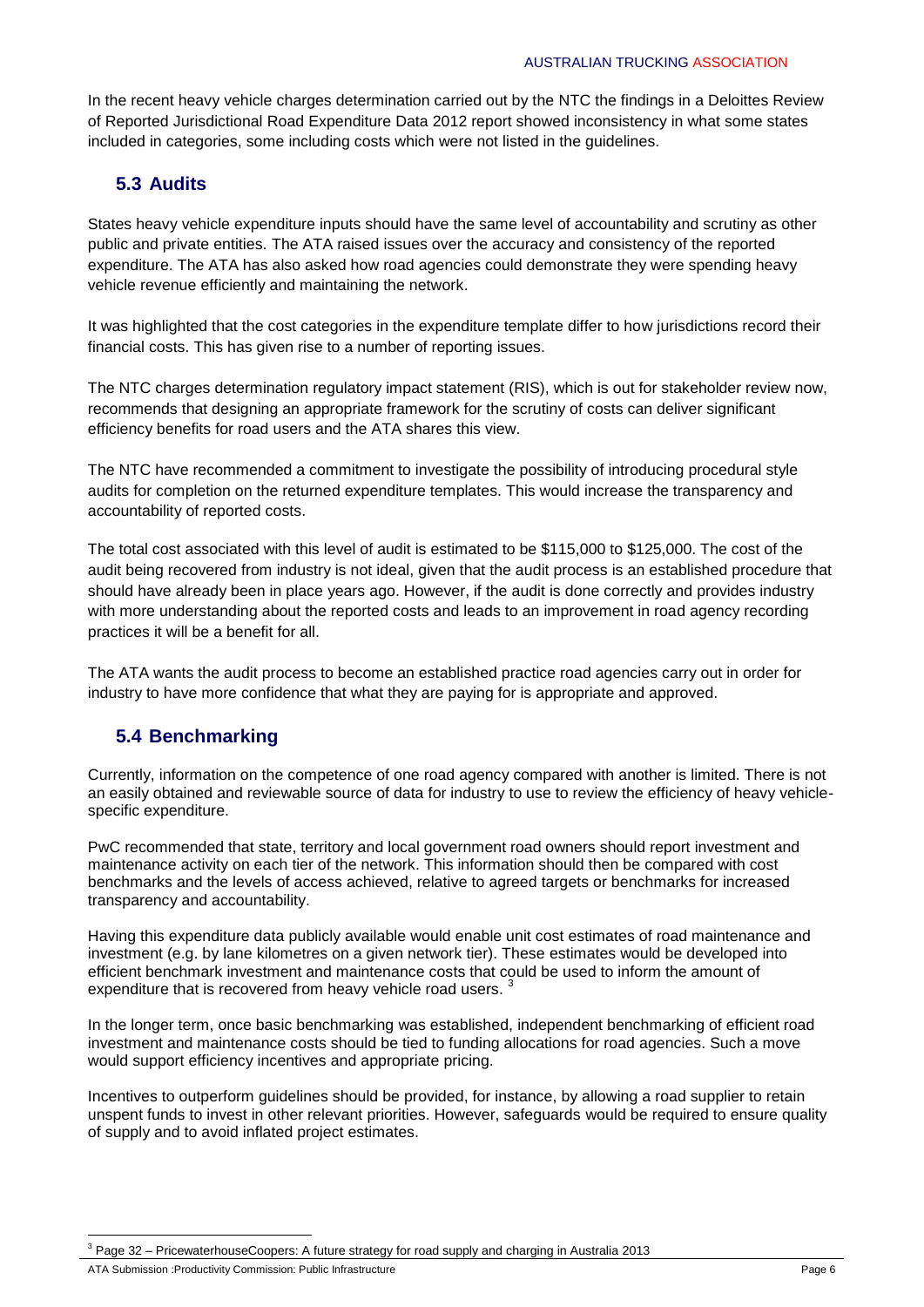The current NTC heavy vehicle charges determination has highlighted that road agencies cannot split maintenance and capital costs in project costs. The NTC are recommending introducing benchmark reporting of jurisdictional business, as part of the broader accountability measures. This will help highlight cost differences between states and will provide industry with some idea of cost drivers in different states and the relative levels of access provided.

Audits and benchmarking combined should give states the incentive to use best practice when it comes to calculating appropriate costs and providing information that can be compared to other states and can explain why systematic and inherent differences occur in the road provision and maintenance costs. Ultimately, we believe that audits and benchmarking will reduce wasteful actions.

# **6. Project governance**

A recent report to Infrastructure Australia (IA) about infrastructure project governance effectiveness in Australia found that on average, 48% of projects failed to meet baseline timeframes, costs and quality objectives.

There is a high level of non-compliance with basic governance measures<sup>4</sup>:

- 87% did not have approved governance plans
- 94% did not measure governance in team member performance
- 80% said project skills were not adequate
- 55% governance team members did not exhibit proper corporate behaviour

Unsurprisingly, the report concluded that 'a major cause of project failure in Australia has its roots in project governance or the lack thereof. The delivery of project governance in Australia is also highly dysfunctional.'<sup>5</sup>

The report to IA further highlights the need for benchmarking and governance reform.

Increased accountability and transparency in planning, design decisions, along with the construction phase of capital and maintenance needs to be implemented.

## **7. Alternative sources of infrastructure financing**

### **7.1 Private investment**

The Productivity Commission is keen to investigate the potential for greater private investment into public infrastructure. While the 2013 RCMPI found that private sector involvement in road construction and maintenance projects increase to 56.4% compared to 40.4% in 1997, there are some fundamental issues that need to be carefully investigated before believing that private investment is the cure-all to public infrastructure financing.

Fair access prices and private investment for infrastructure need to be considered. Private investment infrastructure costs include a risk premium and will have shareholder interests at their core. It should also be noted that the cost of negotiating private contracts tends to be higher and the heavy vehicle industry wears the costs of these negotiations, unfairly some would suggest.

NSW has had previous experience with public private partnerships (PPP). The NSW Treasury has strict guidelines on PPP procurement and investment decisions<sup>6</sup>, which are continuing to be altered as PPP projects are carried out. An evaluation of PPP arrangements noted that public trust of PPP projects improves with a high level of transparency of contracts. As stated above, the transparency, accountability and project governance is far from what one would expect to be acceptable in a private company or other utility sectors.

There is a belief that toll roads and other such projects have failed to show the benefits of using PPP investment in public road infrastructure. The effects of the GFC and other economic shocks present challenges to the availability of private investment funding.

**<sup>.</sup>** <sup>4</sup> Page 4 - Caravel to Infrastructure Australia: A Review of Project Governance Effectiveness in Australia, March 2013

 $^5$  Page 5 - Caravel to Infrastructure Australia: A Review of Project Governance Effectiveness in Australia, March 2013

[http://www.treasury.nsw.gov.au/ppp/working\\_with\\_government\\_wwg\\_guidelines\\_for\\_privately\\_financed\\_projects](http://www.treasury.nsw.gov.au/ppp/working_with_government_wwg_guidelines_for_privately_financed_projects)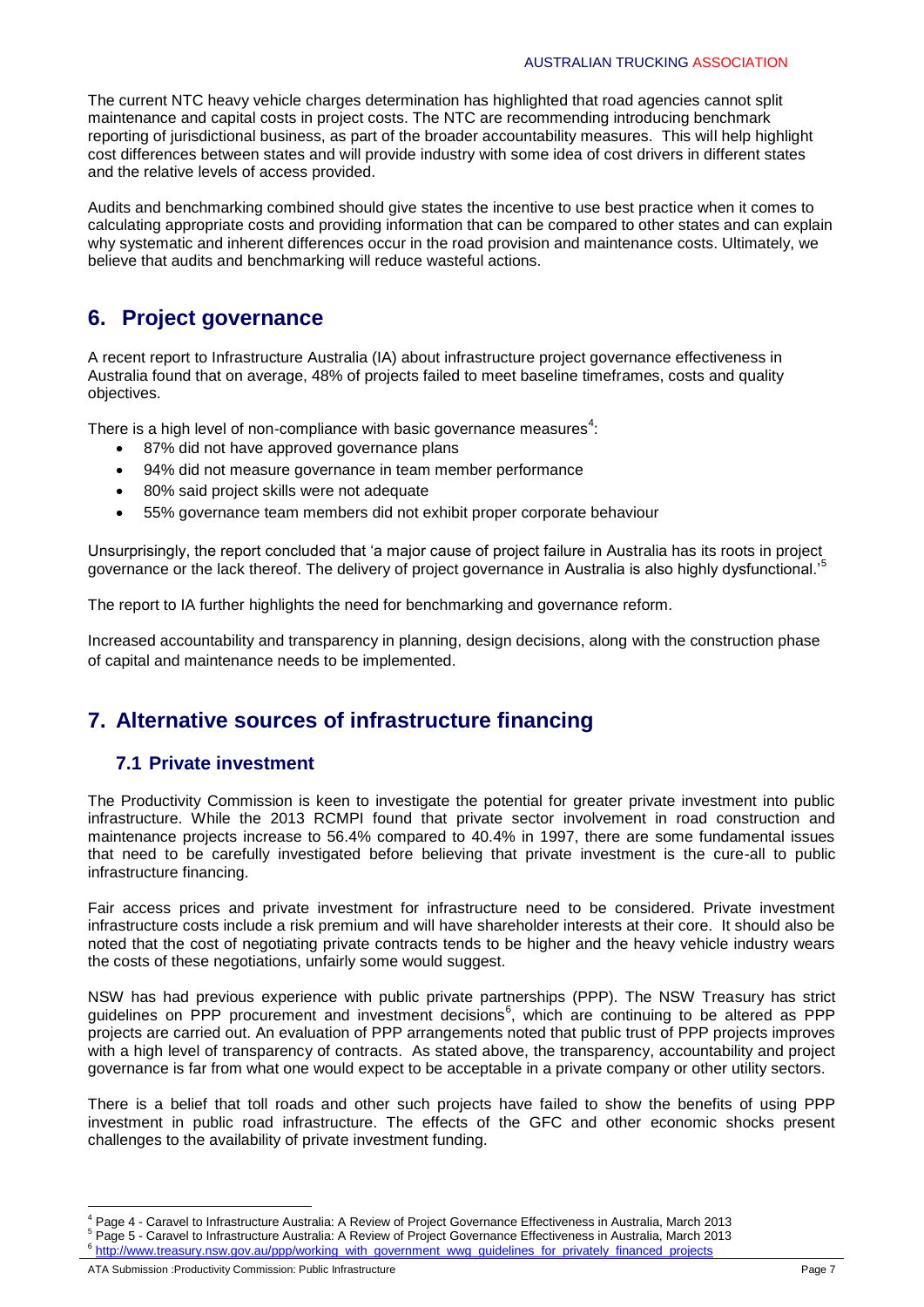The NSW Treasury recommends the NSW Government should adhere to some important principles when examining alternative funding modes:

- the primary consideration is that any future asset acquisition and financing arrangements are to be managed in terms of efficient service delivery, rather than to generate rates of return for private sector investors and,
- the challenge is to design mechanisms to encourage long term investment in public assets that can provide the required services that are value for money.

The ATA strongly supports the points noted above when discussing any funding model for public infrastructure, nationally.

The problem current road users encounter is that roads are built (in many cases) to the lowest capital cost, however, this means maintenance costs are higher over the asset life. PPP projects have an incentive to provide infrastructure at a higher capital cost but with a lower maintenance cost over the lifetime of the asset. Changing the impetus of road agencies to provide high quality infrastructure with low marginal costs to maintain would provide a superior infrastructure network.

PPP investment does not solve the pervading CSO issue with providing non-commercial roads, as the returns on rural and regional roads are unattractive. Therefore, PPP investment is likely to provide help in arterial and freeways, but will not solve provision and maintenance of CSO applicable roads.

#### **7.2 Marginal cost user charges**

As stated above, PPP investment is unlikely to cover the high marginal cost of low volume roads and CSO roads. Economic theorists in the road charging area have been pushing the idea of making the heavy vehicle industry pay for specific marginal costs of operation on roads through mass distance location charging.

While road access pricing based on actual costs use of road infrastructure seems theoretically fair and understandable by road users, due to the nature of differing road qualities, contrasting levels of service, varying demands and different regional areas, if full cost recovery occurred those who used regional roads or low quality roads would be paying prohibitive costs to access the infrastructure.

The extracts below on modelling explain why marginal costs differ for road types<sup>7</sup>:

In general, freeways are better able to withstand heavy loads because they are built to a higher strength standard, incorporating greater pavement depth and stronger materials to support the higher expected volume and mix of vehicle traffic. While freeways are generally likely to have higher construction costs, they are likely to have lower marginal costs of road wear. Alternatively, local and collector roads are likely to have higher marginal costs. These road types are designed to accommodate lower heavy vehicle traffic and so are built to a lower strength standard.

The results (of testing marginal costs) are consistent with prior expectation and historical observation, with short and long-run marginal cost estimates being considerably lower for stronger roads (such as freeways and arterial roads) than for local access roads (which are built to lower strength standards). Figure 1 shows the relationships between all four road categories according to the short-run model. The bars reflect a weighted average of the different road types that make up a road classification. The lines that bisect the bars reflect the range of results for individual road types within the road classification. The short-run marginal cost of local roads is significantly higher than the marginal cost of freeways and arterial roads, although it should be noted that local road travel is typically only used on part of a vehicle trip and the proportion of local road travel could be quite low for some heavy vehicle types. Long-run marginal costs are generally at or above the level of shortrun marginal costs.'

<sup>1</sup> Page V - National Transport Commission Modelling the Marginal Cost of Road Wear Research Paper May 2011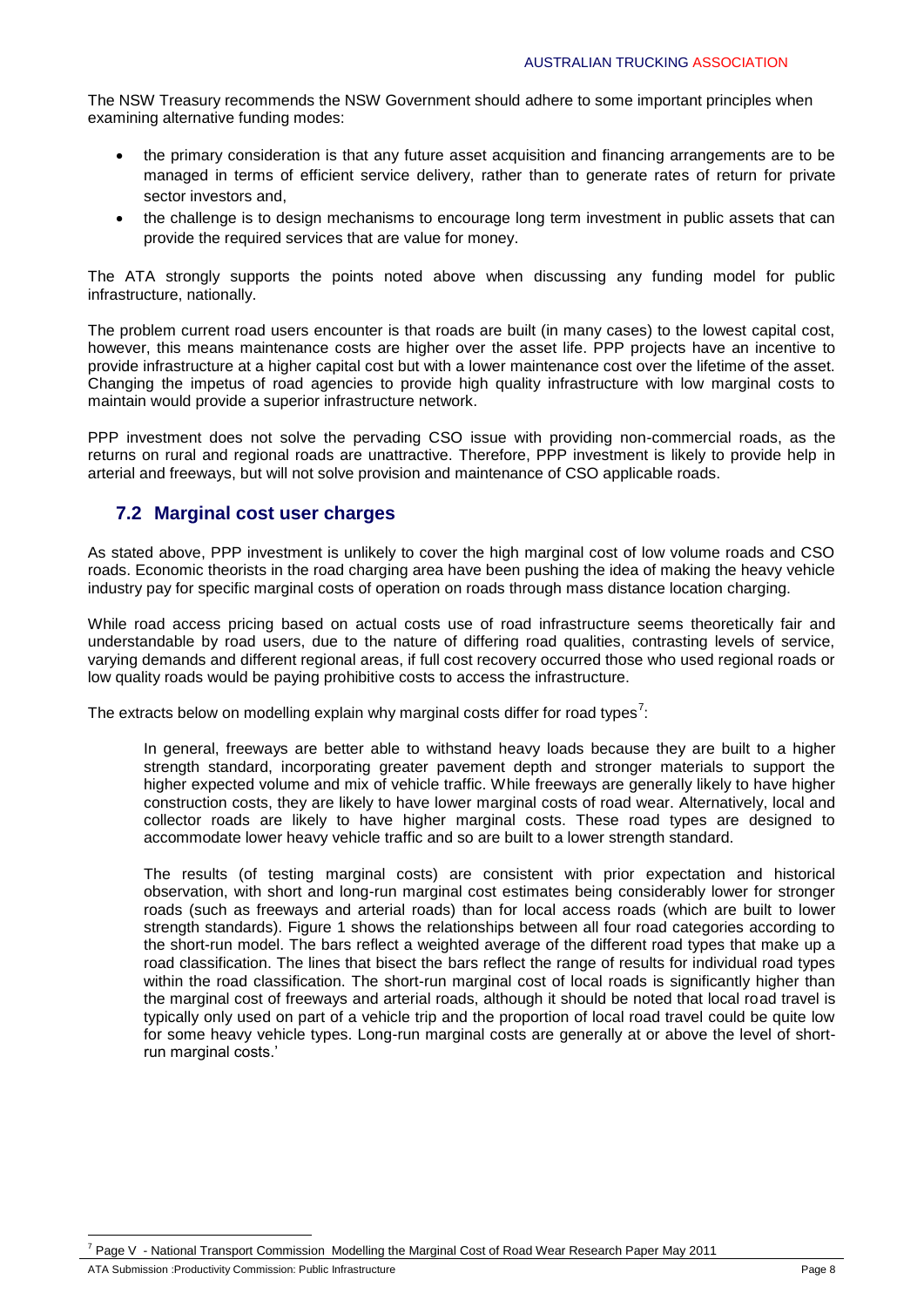

**Figure 1: Short-run marginal cost relatives of different road types** Figure 1: Short-run marginal cost relativities

Source: Page V - National Transport Commission Modelling the Marginal Cost of Road Wear Research Paper May 2011

Due to these factors, proceeding with actual costs for road use in order to be equitable may have unintended consequences for rural and regional areas in Australia. The Commission should examine how to moderate between actual costs and equitable but fair charges for road users.

Non-commercial roads (local or collector roads) still need to have a standard level of service for users.

CSO considerations lie at the heart of how a road access pricing regime would be created and it should not be left to the last minute to decide how regional roads will be dealt with under this scheme. Presently, around 75% of local rural road expenditure and 50% of local arterial road expenditure is excluded from the heavy vehicle charges model cost base.<sup>8</sup>

The situation is comparable to how phone lines and other utilities are provided across Australia. While it may cost more to provide wiring to a rural or regional area than an urban area consumers in both areas are charged the same installation cost and pay the same access cost for a given package. If the true marginal cost were to be paid by the rural consumers there would be a welfare effect of them not accessing the internet/phone. The same applies for road access.

### **8. Heavy vehicle access demand**

#### **8.1 Last and first mile access**

For the heavy vehicle industry, specifically operators on the east coast, one of the largest concerns is first and last mile access and general access. The first and last mile access problem is when an operator may have to choose a less productive vehicle to carry out the freight task because the more productive larger vehicle cannot get access to the destination.

The ATA constructed a truck impact chart, which reports the ESA figures and other characteristics of different combinations (see appendix B).

For example when transporting a freight task of 1000 tonnes, B-double trucks transport the freight in only 26 trips with a total ESA figure of 195. Comparing this to a traditional semi-trailer, it takes 16 more trips to complete the freight task and adds 62 ESA for the same freight task.

| <b>Heavy vehicle</b>                   | No. of trips<br>tonnes | per | 1000 | <b>Equivalent</b><br><b>Standard Axle per</b><br>1000 tonnes (ESA) |
|----------------------------------------|------------------------|-----|------|--------------------------------------------------------------------|
| <b>Traditional 3 axle rigid</b>        | 77                     |     |      | 316                                                                |
| Traditional 6 axle semi- 42<br>trailer |                        |     |      | 257                                                                |
| Innovative 9 axle B-double 26          |                        |     |      | 195                                                                |
| <b>Innovative 12 axle B-triple</b>     | 20                     |     |      | 178                                                                |

#### **Figure 2: ESA impact for a selection of heavy vehicle combinations**

<sup>&</sup>lt;sup>8</sup> NTC Heavy Vehicle charges determination regulatory impact statement volume I, December 2007

ATA Submission :Productivity Commission: Public Infrastructure **Page 9** Page 9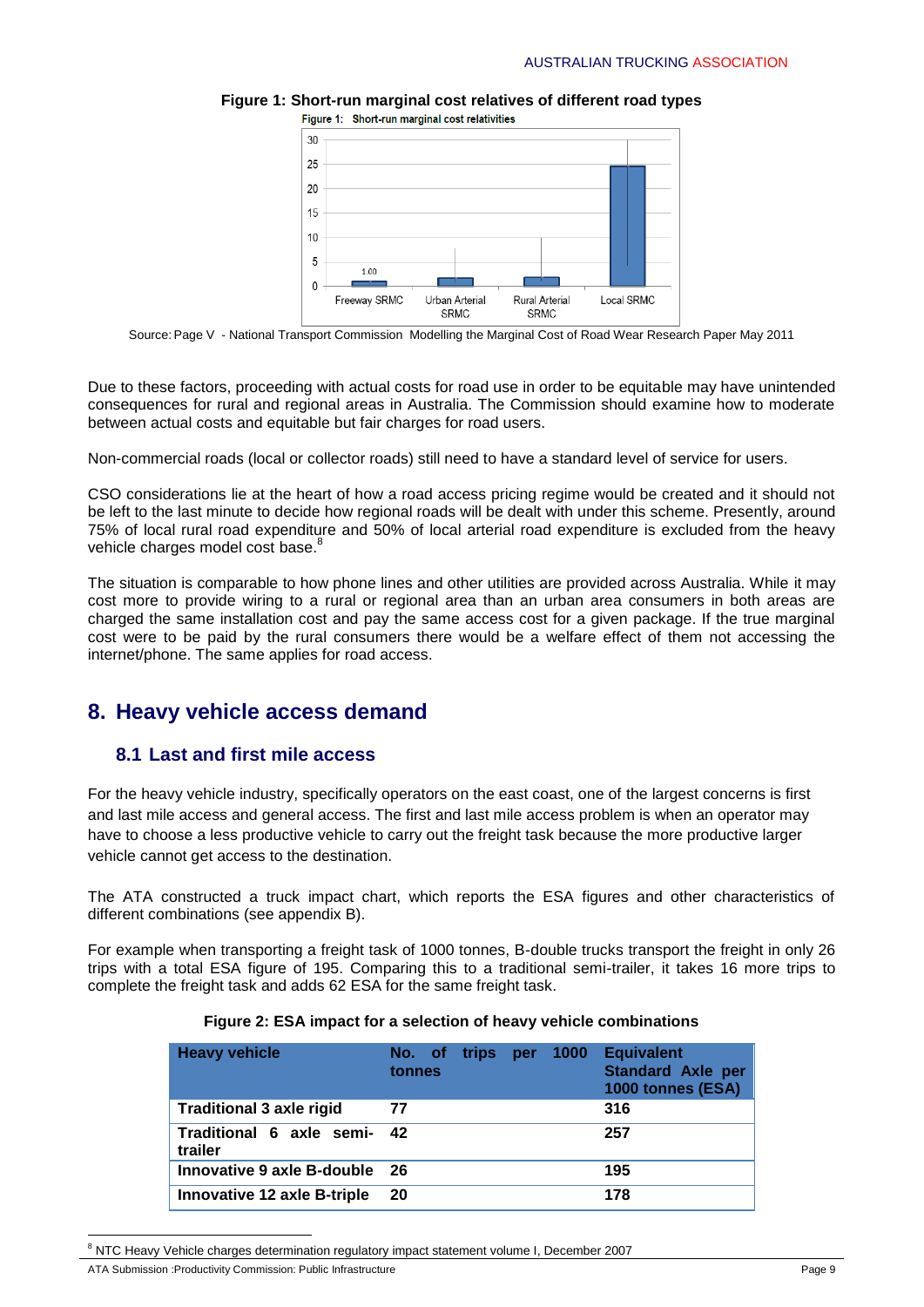#### Source: The ATA and Barkwood Consulting Pty Ltd Truck Impact Chart

Reducing the number of trips necessary for freight movement lessens the ESA effect that trucks have on road wear.

The NTC has identified economic gains from harmonising heavy vehicle access arrangements of up to \$12 billion in present value terms over 20 years with the majority of the gains to be found in harmonising HPV access to more roads, and flow on productivity effects. <sup>9</sup>

Currently, decisions on road access for heavy vehicles are not externally reviewable. Road managers, including local councils, are not held to account for verdicts and do not have to justify decisions. If road mangers are to be more accountable for their actions, third party review of road manager access decisions needs to occur.

Over time, a series of tribunal decisions would establish precedents for road agencies to use to make consistent access decisions. Many law reform papers report better decision-making flows from external reviews being available. In the broader regulatory environment, it is now uncommon for government agency decisions not to be subject to external review.

Wrong decisions impose costs not just on the companies seeking administrative review, but also on the government. Therefore, using a process of external review may add more systematic approach to decisions and move agencies toward best practice decision making. Further, external reviews allow political oversight to focus on high level access and charging policy issues rather than being dealing with lobbying on specific access decisions.

It is also important that rejected decisions be recorded and presented transparently to industry and the governments in order for further appropriate action to be taken on road manager responses.

Industry needs consistent outcomes that show rigour, with the same outcomes in same circumstances and value for investment in roads from sensible access decisions.

There are also calls for improved road authority knowledge on high productivity vehicles (HPV). Restricting access for HPV or Higher Mass Limit (HML) vehicles has a negative effect on the productivity of industry, the local community and the economy. Allowing these vehicles to access suitable routes means freight movements could be undertaken more safely with less total road wear and at a cheaper cost for the operator and subsequently for businesses.

While higher mass limits on road friendly suspension (RFS) for articulated vehicles and some rigid trucks was endorsed by the Australian Transport Council in 2000, many road agencies have still not agreed to commit to this productivity understanding that reduces the number of trips needed to move freight and allows additional mass for the same amount of road impact. Much of the rejection of RFS is due to misconceptions about the impact of HPVs.

There should be a drive to educate those agencies and councils making access decisions on the real impacts and benefits of HML/HPV vehicles.

Such vehicles will enable Australia to meet the doubling of the freight task in 2030 and the tripling by 2050. The ATA has made efforts to inform local government and other road stakeholders of the benefits of High Productivity Vehicles, such as providing a Factsheet on HPVs.

### **8.2Heavy vehicle infrastructure maintenance**

For the heavy vehicle industry, indicating where maintenance needs to be carried out is not a straightforward process and there is currently no formal communication relationship for the industry to do this. As indicated above, the industry has concerns about project governance and road authorities' ability to assess and provide adequate repairs to the road network. The problem of funding for maintenance has become more acute over recent years as less and less money is being spent and provided to road managers to be used for maintenance.

Page 27 – PricewaterhouseCoopers: A future strategy for road supply and charging in Australia 2013

ATA Submission :Productivity Commission: Public Infrastructure **Page 10** Page 10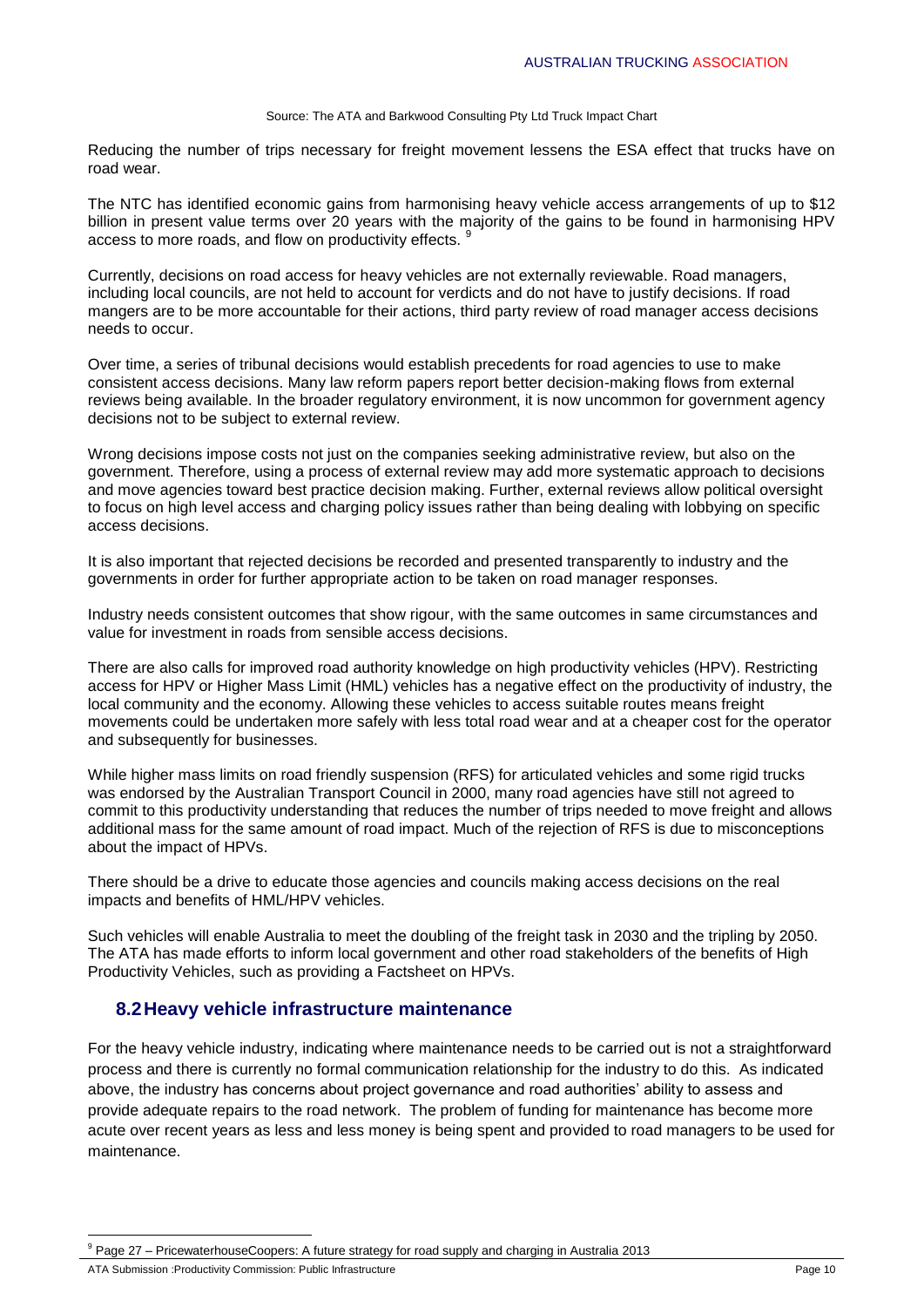As stated in the PPP section, currently road managers tend to build roads to a low capital cost which leads to a higher marginal maintenance cost over the lifetime of the asset. Having road managers build roads to a higher capital quality with lower marginal costs is the only way that maintenance costs over time will reduce. When viewing the RCMPI work it is clear that input costs of maintenance are outpacing the input costs of capital. Therefore, when viewing reasons why optimal infrastructure is not being provided it is worth making the distinction between capital and maintenance costs.

# **9. Inputs into road infrastructure projects**

The Productivity Commission report notes that the cost structure of major projects in Australia is considerably higher than other countries. The Bureau of Transport and Regional Economics (BITRE) Road Construction and Maintenance Price Index (RCMPI) is designed to allow the Australian road industry to monitor price movements of inputs to road construction and maintenance.

It is used as an adjuster to convert nominal (current prices) road expenditure into real (constant price) values. It is intended to reflect trends in prices of major input components of road construction and maintenance. It is then applied to heavy vehicles charges through the annual adjustment.

The RCMPI consists of 8 major inputs including, site based labour, office based labour, bituminous material, cement and concrete, quarry products, other materials, plant hire/depreciation and fuel. Since the base year (1993) you can see that around 2003 the RCMPI has outpaced the CPI.



#### **Figure 3: BITRE RCMPI, and two ABS price indexes**

Source: Page 1 BITRE Road Construction and maintenance price index 2012 update

The 2013 RCMPI was re-calibrated with a revised base index (2011-12) and provided two new sub-indexes by major activity; construction and maintenance and three new sub-indexes by road type; arterial, sealed local and unsealed.

This refining of information sought from state and territory road authorities and local governments indicates that benchmarking can be done across roads and across jurisdictions. More useful information will be produced from these refinements. The BITRE requested information on the per cent share of inputs used in the construction and maintenance of applicable roads, the length of roads by road type and information of the percentage of construction and maintenance workers they contracted to private sector firms (and local government in the case of state authorities).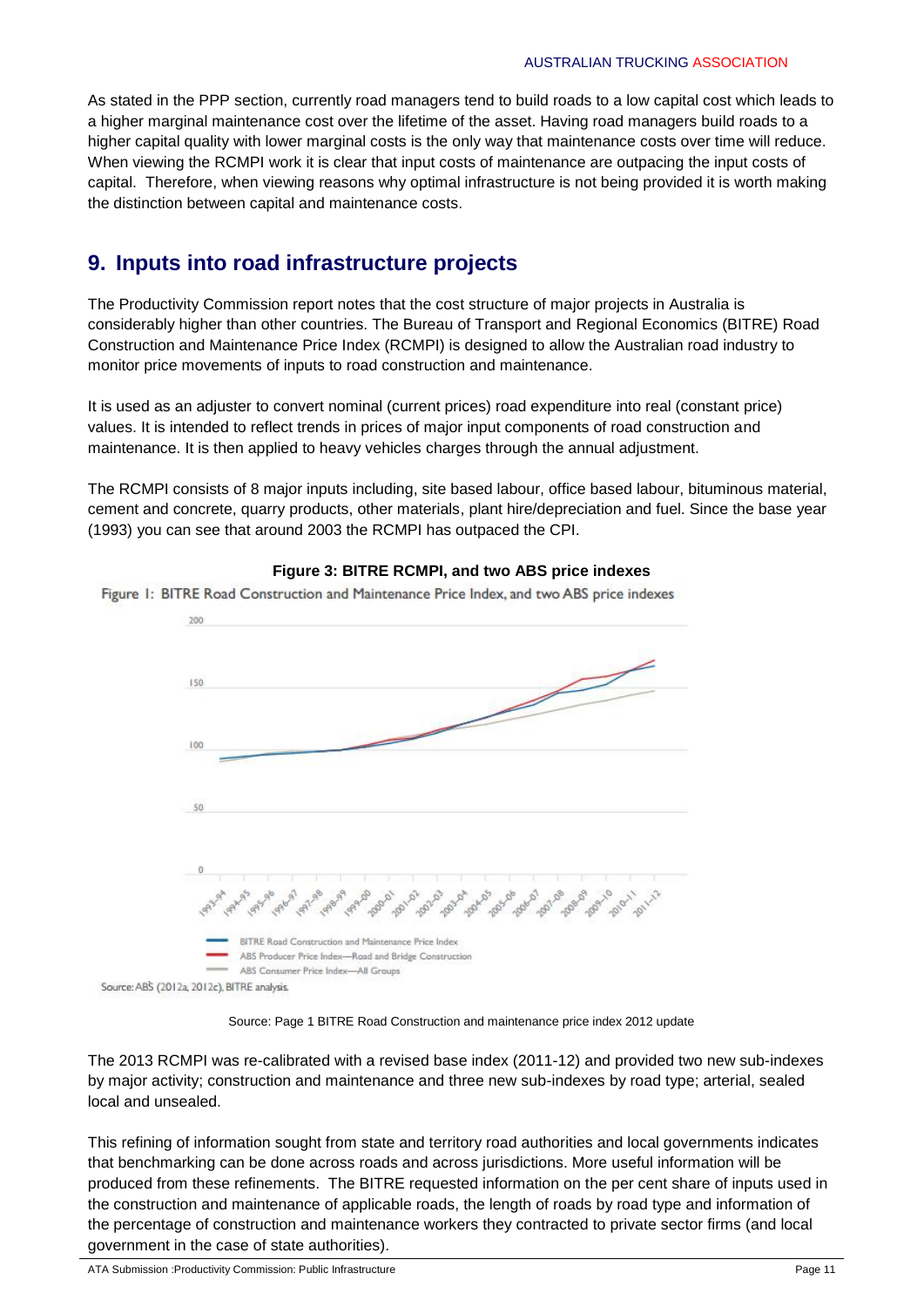Private contractors were also approached to collate data via surveys about the input per cent shares used in the private sector, including total value of construction and maintenance cost of road projects delivered in 2011-12, the number of kilometres a company constructed or maintained in 2011-12 per state for each road type.

In 2011-2012 and 2012-2012 the index increased 1.42%. The most significant contributors to the index increase were rises in 'site based labour' and 'bituminous material' costs. The maintenance sub-index also rose at a greater rate than the construction sub-index.

The Commission may also want to pay attention to the ABS road and bridge index, noting the differences in the two indexes, RCMPI is the input price index that measures changes in the prices of inputs, while the ABS index measures changes in the prices (revenues) received by the businesses undertaking the road and bridge construction less any direct tax paid.

The BITRE provides a breakdown of input per cent share by road type and activity. Providing this type of information is very useful to the government and to industry as it transparently presents the index shares.



**Figure 4: Input per cent share: RCMPI, arterial, sealed local and unsealed local roads sub-indexes**

Input per cent shares: RCMPI, Arterial, Sealed local and Unsealed local roads sub-indexes Figure 5

Source: Page 12 BITRE Road Construction and maintenance price index 2013 update

This is the kind of information that the PwC report indicated should be benchmarked and recorded.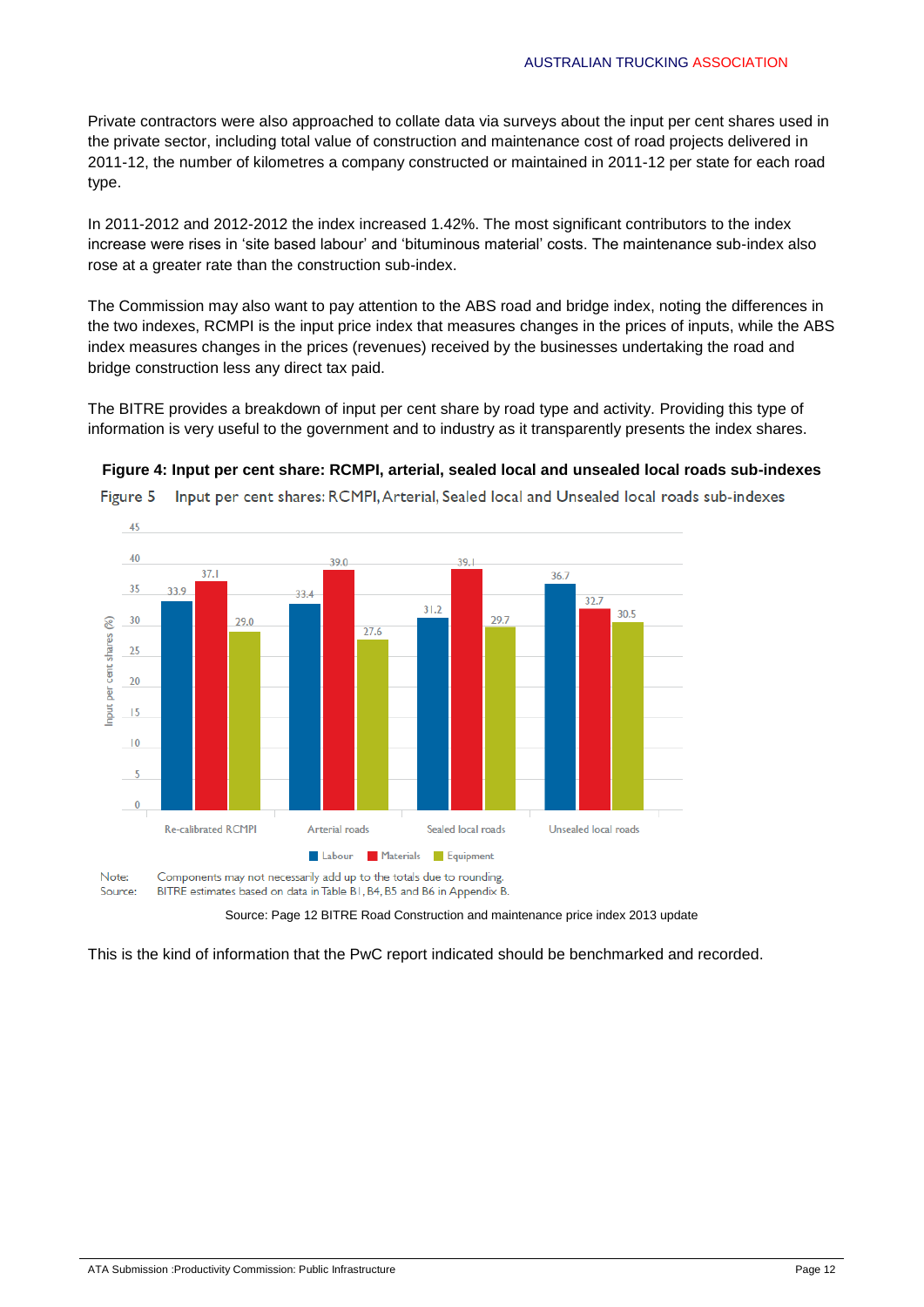#### **APPENDIX A: Road expenditure and maintenance expenditure 2012-13**

|                | <b>Expenditure Category</b>                                                 | <b>ACT</b>     | <b>NSW</b> | <b>NT</b>      | Qld <sup>a</sup> | <b>SA</b>      | <b>Tas</b> | <b>Vic</b> | <b>WA</b> | <b>Total</b> |
|----------------|-----------------------------------------------------------------------------|----------------|------------|----------------|------------------|----------------|------------|------------|-----------|--------------|
| A              | Servicing and operating expenses                                            | 19             | 408        | 19             | 35               | 53             | 7          | 168        | 192       | 901          |
| в              | Road pavement and shoulder<br>maintenance                                   |                |            |                |                  |                |            |            |           |              |
| <b>B1</b>      | Routine maintenance                                                         | 2              | 90         | 20             | 341              | 37             | 18         | 71         | 89        | 668          |
| <b>B2</b>      | Periodic surface maintenance of sealed<br>roads                             | 4              | 150        | 10             | 82               | 3              | 24         | 63         | 57        | 392          |
| C              | Bridge maintenance & rehabilitation                                         | 1              | 94         | 1              | 82               | 2              | 8          | 51         | 25        | 264          |
| D              | <b>Road rehabilitation</b>                                                  | 7              | 373        | 26             | 593              | 42             | 12         | 89         | 85        | 1,228        |
| Е              | Low-cost safety & traffic<br>improvements                                   | 13             | 285        | 4              | 238              | 43             | 12         | 99         | 79        | 773          |
| F              | Asset extension/improvements                                                |                |            |                |                  |                |            |            |           |              |
| F <sub>1</sub> | Pavement improvements                                                       | 67             | 420        | 16             | 424              | 82             | 18         | 116        | 214       | 1,357        |
| F <sub>2</sub> | Bridge improvements                                                         | 4              | 407        | 13             | 86               | 225            | 2          | 221        | 52        | 1,009        |
| F <sub>3</sub> | Land acquisition, earthworks, other<br>extensions / improvement expenditure | 8              | 1,601      | 10             | 786              | 114            | 6          | 480        | 440       | 3,447        |
| G              | Other miscellaneous activities                                              |                |            |                |                  |                |            |            |           |              |
| G1             | Corporate services                                                          | 26             | 413        | 4              | 250              | 6              | 10         | 18         | 79        | 806          |
| G <sub>2</sub> | Heavy vehicle regulatory costs                                              | $\Omega$       | 69         | $\overline{2}$ | 16               | 5              | 3          | 11         | 12        | 118          |
| G3             | Vehicle registration                                                        | 3              | 99         | 9              | 66               | 7              | 9          | 118        | 84        | 393          |
| G <sub>4</sub> | Driver licensing                                                            | 1              | 74         | 4              | 40               | 1              | 6          | 57         | 44        | 226          |
| G <sub>5</sub> | Loan servicing                                                              | $\overline{a}$ | 75         | ÷.             | 69               | $\overline{a}$ | ٠          | ٠          | 1         | 144          |
|                | <b>Totals</b>                                                               | 154            | 4,557      | 140            | 3,107            | 620            | 135        | 1,562      | 1,452     | 11,727       |

## Table G2 Road construction and maintenance expenditure, 2012-13 (\$ million)

Source: Page 102 - NTC 2013 Annual Report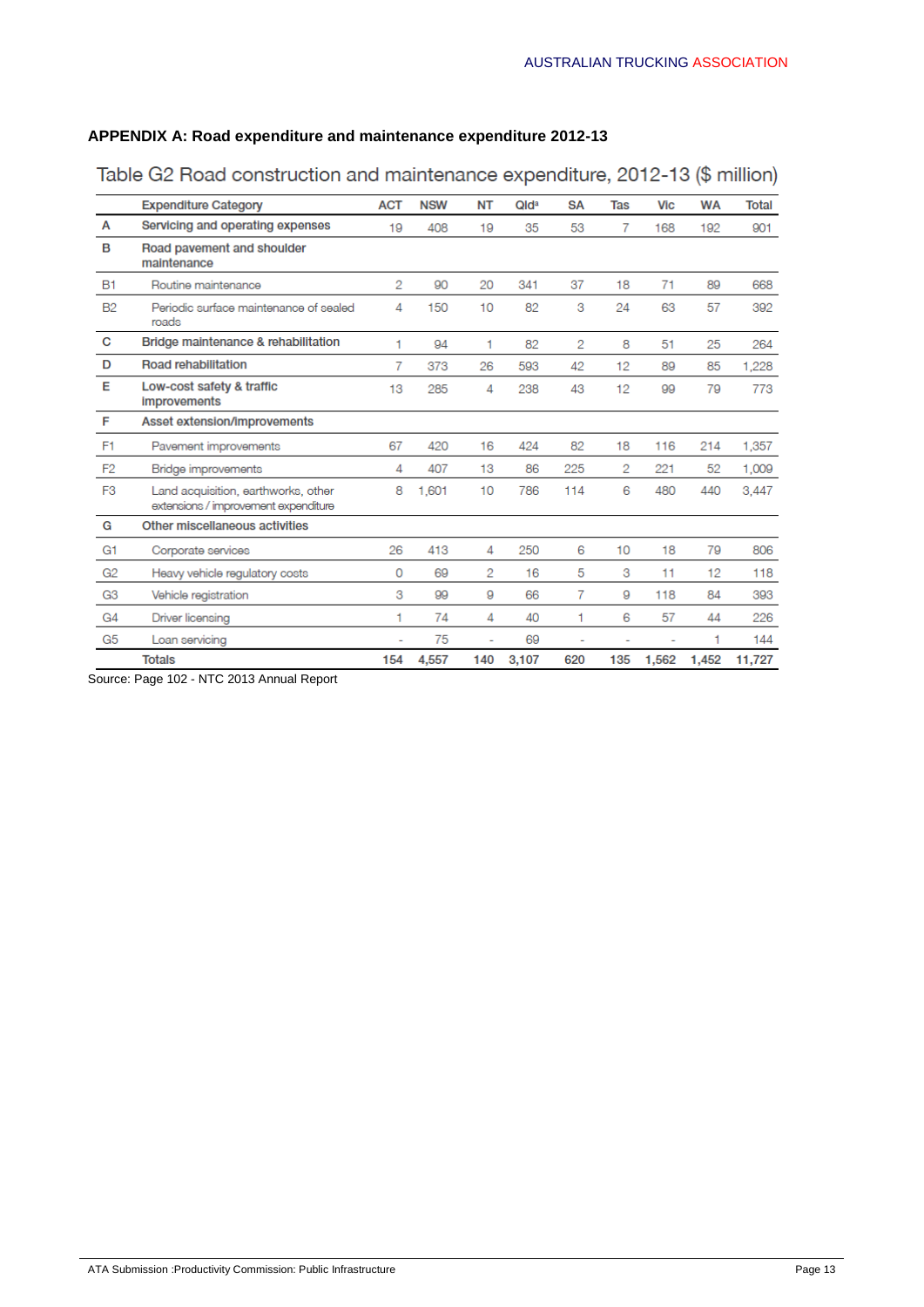#### *APPENDIX B: The ATA and Barkwood Consulting Pty Ltd Truck Impact Chart*

Authors:

The ATA and Barkwood Consulting Pty Ltd have developed a Truck Impact Chart that clearly demonstrates a number of different heavy vehicle combinations and covers GCM, payload, the equivalent standard axles (ESAs) for each vehicle combination, being the measure by which impact of a truck on the road is measured, the amount of trips required to move 1,000 tonnes of freight, the amount of fuel required to move 1,000 tonnes of freight, emissions and driver requirement. The information provided in the tables throughout this document is taken from the Truck Impact Chart.

The Truck Impact Chart has been reviewed RTA's Senior Pavement Engineer, Ravindra Prathapa. The Truck Impact Chart has also been separately peer reviewed by Bob Pearson, Pearson Transport Resources, and was referred to by TheCIE in the Benefit/Cost Analysis for the National Heavy Vehicle Regulator draft Regulatory Impact Statement, released in February 2011.



David Coonan - Australian Bob Woodward - Barkwood Pty Ltd Consulting Pty Ltd.

Trucking Association BARKWOOD CONSULTING

This document has been prepared to assist operators and road asset managers in assessing the merits of utilising larger vehicle combinations in a transport task.

The assessment process assumes that the vehicle is dedicated to a specific task, operating travel being 50% unladen and 50% laden. The task relativities are 1000 tonnes with a lead of 1000 kilometres.

| <b>Equivalent Standard</b><br>Axles: | ESA's are calculated by the average of the sum of ESA's for zero load (empty)<br>plus ESA's for 100% load and multiplied by the number of trips as required for the<br>transport task.                                                       |
|--------------------------------------|----------------------------------------------------------------------------------------------------------------------------------------------------------------------------------------------------------------------------------------------|
| Vehicle tare weights:                | Are predictions based on the averages for a range of equipment within each<br>combination category. These estimates have been reviewed by a number of<br>operators and confirmed as being representative of "real" vehicles of the category. |
| Fuel consumption<br>estimates:       | Are predictions based on accumulated averages where operation is nominally<br>50% unladen and 50% laden. Actual consumption will vary with operating<br>conditions.                                                                          |
| Emissions:                           | Reference is based on total fuel consumption only.                                                                                                                                                                                           |
| 20 metre 7 axle Truck<br>& Dog:      | The maximum allowable mass limits for this combination at either CML or HML (for<br>standard combination) is 55.5 tonnes.                                                                                                                    |
| 19 metre 7 Axle B-<br>double:        | The maximum allowable mass limits for this combination at either CML or HML (for<br>standard combination) is 55.5 tonnes.                                                                                                                    |
| B-triple:                            | Consists of a complying B-double with an additional complying leading trailer.                                                                                                                                                               |
| Converter Dolly:                     | All combinations utilizing a converter dolly are configured with a tandem axle.<br>The configured vertical imposed loading of a 6x4 prime mover is similar to the<br>allowable imposed vertical loading of a tandem axle converter dolly.    |
| AB-triple:                           | Consists of a complying B-double with an additional complying road train leading<br>trailer and a complying converter dolly.                                                                                                                 |
| BAB-Quad:                            | Consists of a complying B-double with an additional complying converter dolly and<br>additional complying set of B-double trailers.                                                                                                          |